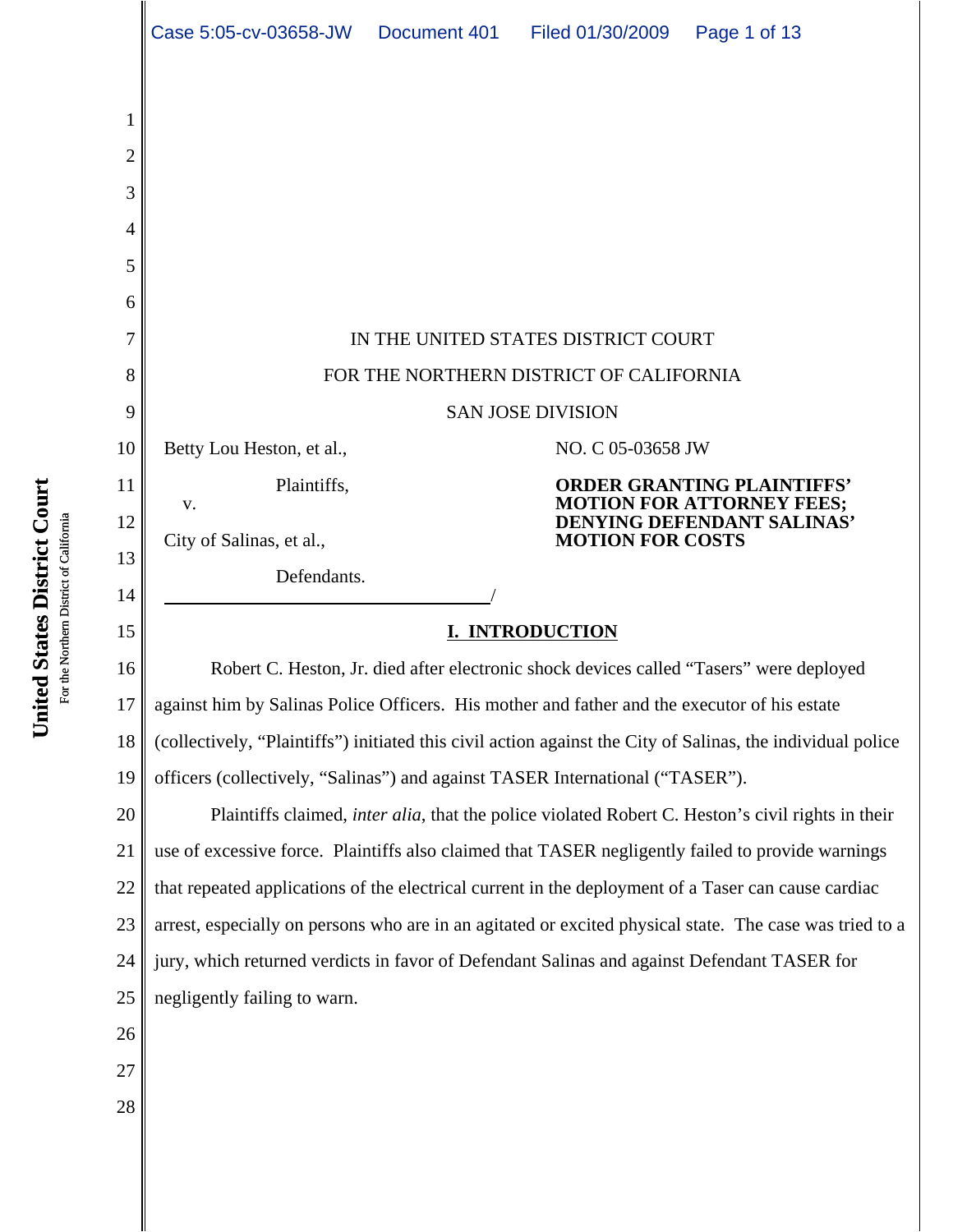1 2 3 4 Presently before the Court are Plaintiffs' Motion for Attorney Fees<sup>1</sup> and Defendants Salinas' Motion for Costs.<sup>2</sup> The Court conducted a hearing on December 22, 2008. Based on the papers submitted to date and oral argument, the Court GRANTS Plaintiffs' Motion for Attorney Fees and DENIES Salinas' Motion for Costs.

#### **II. BACKGROUND**

6 7 8 9 10 11 12 13 Plaintiffs alleged that the police officers subjected Robert C. Heston to excessive force in violation of his Fourth Amendment rights and deprived Plaintiffs Betty Lou Heston and Robert H. Heston of their due process rights to familial relations in violation of the Fourteenth Amendment.<sup>3</sup> Plaintiffs also alleged that Defendant TASER (1) negligently manufactured the TASER M26 ECDs ("ECD"); (2) failed to provide adequate warnings that repeated applications of the electrical current in the deployment and the use of a TASER ECD can cause cardiac arrest, especially on persons who are in an agitated or excited physical state; and (3) is strictly liable for failure to provide adequate warnings. (October 24 Order at 2.)

14 15 16 17 18 19 The case was tried to a jury. On June 6, 2008, the Jury returned a verdict finding that the police officers did not use excessive force when they deployed their Tasers against Robert C. Heston. Thus, the jury found that the police officers did not violate the constitutional rights of the deceased or his parents, nor did the officers commit a battery. Since there was no finding against the individual officers, the jury, as instructed, did not make a finding with respect to the City of Salinas. (See Jury Verdict, Docket Item No. 323.)

20 21 With respect to Defendant TASER, the Jury found that on February 19, 2005, Salinas police officers subjected Robert C. Heston to a prolonged deployment from Tasers; that Defendant

22

5

- 23 24
- <sup>1</sup> (hereafter, "Plaintiffs' Motion," Docket Item No. 349.)
- 2 (hereafter, "Salinas Motion," Docket Item No. 338.)

25 26 27 <sup>3</sup> A more complete recitation of the background of this case may be found in the Court's previous orders. (See December 20, 2007 Order Granting in Part and Denying in Part Defendants' Motion for Summary Judgment, Docket Item No. 122; Order Granting Defendant TASER's Renewed Motion for Judgment; Denying Defendant TASER's Alternative Motion for a New Trial at 1-2, hereafter, "October 24 Order," Docket Item No. 374.)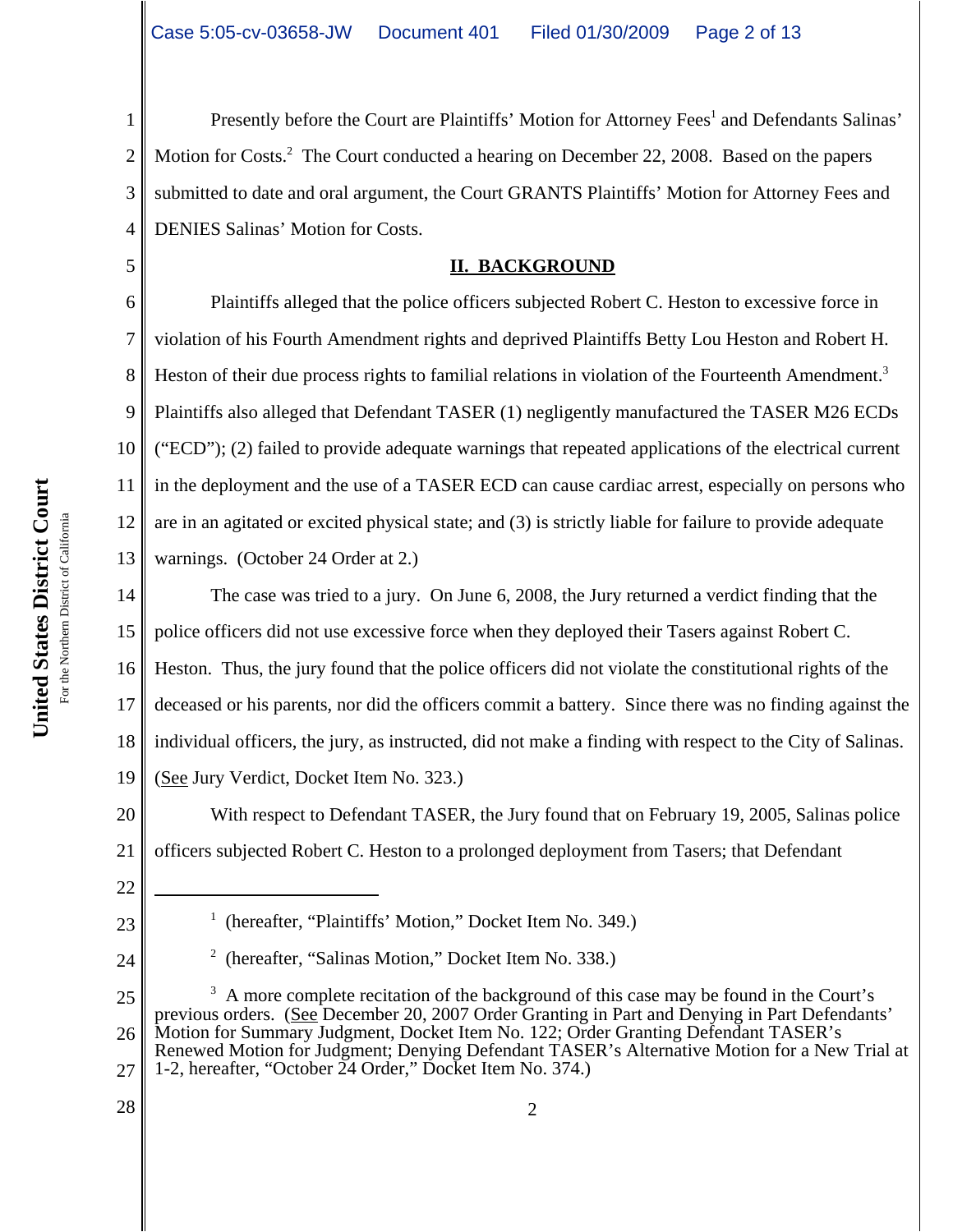TASER's failure to warn of the risks associated with a prolonged deployment was a substantial factor in causing the police officers to administer a prolonged deployment; and that as a consequence of the prolonged deployment, Robert C. Heston suffered acidosis to a degree which caused him to have a cardiac arrest, leading to his death. (See Jury Verdict, Docket Item No. 323.) In sum, the Jury found that reasonably prudent manufacturers of electronic control devices knew or should have known that prolonged administration of electricity from the devices pose a danger, i.e., a risk of acidosis, to a degree which posed a risk of cardiac arrest. The jury found that Defendant TASER failed to warn purchasers of those risks.

9 10 11 12 13 14 15 16 With respect to the survival action brought by the Executor of the Heston Estate, the Jury awarded \$21,000 in compensatory damages and \$200,000 in punitive damages to the Estate. With respect to the wrongful death action brought by the parents, the Jury awarded \$1,000,000 in compensatory damages and \$5,000,000 in punitive damages to the parents. (See Jury Verdict, Docket Item No. 323.) However, the Jury found that Robert C. Heston was 85% comparatively at fault in causing his injuries. Accordingly, the judgment for compensatory damages in favor of Heston's Estate and his parents was reduced to \$3,150<sup>4</sup> and \$150,000, respectively. (See October 24 Order at 8.)

17 18 19 On October 24, 2008, the Court found that the Jury's award of \$200,000 in punitive damages to the Estate and \$5,000,000 in punitive damages to the family were improper as a matter of law. (October 24 Order at 11-13.) Thus, Plaintiffs' total remaining recovery is \$153,150.

20 21 Presently before the Court are Plaintiffs' Motion for Attorney Fees and Salinas' Motion for Costs.

26 27 <sup>4</sup> (See Order Granting Defendant Taser International, Inc.'s Ex Parte Application to Correct One Error in the 10-24-08 Order *Nunc Pro Tunc*, Docket Item No. 391.)

3

28

22

23

24

25

1

2

3

4

5

6

7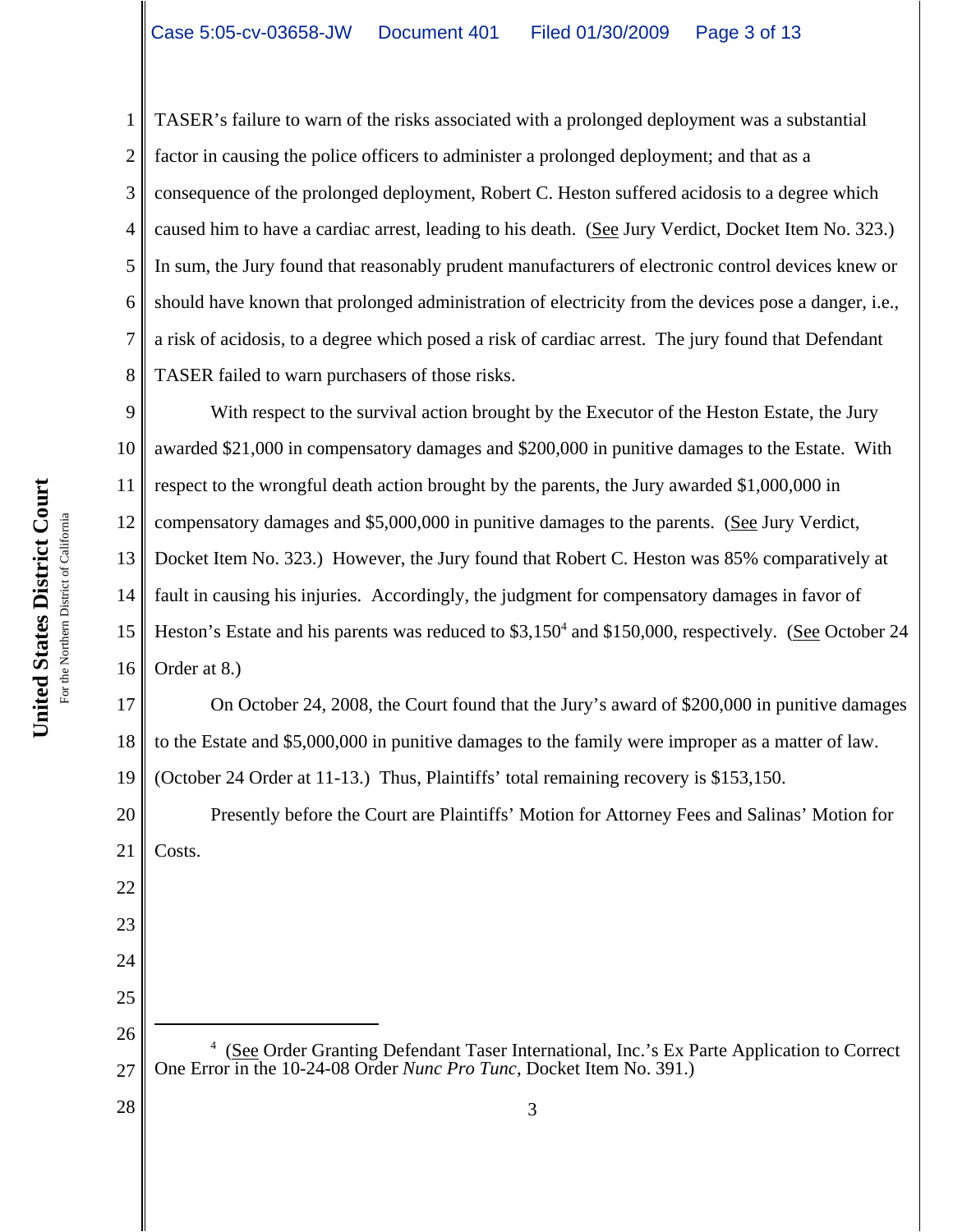|                | Case 5:05-cv-03658-JW<br>Document 401<br>Filed 01/30/2009<br>Page 4 of 13                                                                                                                                                                                                                                                                                 |  |  |  |  |
|----------------|-----------------------------------------------------------------------------------------------------------------------------------------------------------------------------------------------------------------------------------------------------------------------------------------------------------------------------------------------------------|--|--|--|--|
| 1              | <b>IV. DISCUSSION</b>                                                                                                                                                                                                                                                                                                                                     |  |  |  |  |
| $\overline{2}$ | <b>Plaintiffs' Motion for Attorney Fees</b><br>A.                                                                                                                                                                                                                                                                                                         |  |  |  |  |
| 3              | Plaintiffs move for attorney fees under Cal. Code Civ. Proc. § 1021.5. This section provides                                                                                                                                                                                                                                                              |  |  |  |  |
| 4              | an exception to the general rule that each party bears its own attorney fees in litigation. Section                                                                                                                                                                                                                                                       |  |  |  |  |
| 5              | 1021.5 provides as follows:                                                                                                                                                                                                                                                                                                                               |  |  |  |  |
| 6              | a court may award attorneys' fees to a successful party against one or more opposing<br>parties in any action which has resulted in the enforcement of an important right<br>affecting the public interest if: (a) a significant benefit, whether pecuniary or<br>nonpecuniary, has been conferred on the general public or a large class of persons, (b) |  |  |  |  |
| 7              |                                                                                                                                                                                                                                                                                                                                                           |  |  |  |  |
| 8              | the necessity and financial burden of private enforcement, or of enforcement by one<br>public entity against another public entity, are such as to make the award appropriate,<br>and (c) such fees should not in the interest of justice be paid out of the recovery, if<br>any.                                                                         |  |  |  |  |
| 9              |                                                                                                                                                                                                                                                                                                                                                           |  |  |  |  |
| 10             | Cal. Code Civ. Proc. § 1021.5. California has identified four conjunctive requirements for applying                                                                                                                                                                                                                                                       |  |  |  |  |
| 11             | the exception: (1) a plaintiff must be a successful party in an action resulting in the enforcement of                                                                                                                                                                                                                                                    |  |  |  |  |
| 12             | an important right affecting the public interest; $(2)$ a significant benefit, whether pecuniary or                                                                                                                                                                                                                                                       |  |  |  |  |
| 13             | nonpecuniary, must have been conferred on the general public or a broad class of persons, (3) the                                                                                                                                                                                                                                                         |  |  |  |  |
| 14             | necessity and financial burden of private enforcement must transcend the litigant's personal interest<br>in the controversy, and (4) such fees should not in the interest of justice be paid out of the recovery.                                                                                                                                         |  |  |  |  |
| 15             |                                                                                                                                                                                                                                                                                                                                                           |  |  |  |  |
| 16             | Vasquez v. State, - Cal. Rptr. 3d-, No S143710, 2008 WL 4936884, *4 (Cal. 2008). A trial court                                                                                                                                                                                                                                                            |  |  |  |  |
| 17             | has considerable discretion in deciding whether fees are appropriate. Id.                                                                                                                                                                                                                                                                                 |  |  |  |  |
| 18             | <b>Important Right Affecting the Public Interest</b><br>1.                                                                                                                                                                                                                                                                                                |  |  |  |  |
| 19             | Plaintiffs contend that this action concerned the enforcement of an important right affecting                                                                                                                                                                                                                                                             |  |  |  |  |
| 20<br>21       | the public interest. <sup>5</sup>                                                                                                                                                                                                                                                                                                                         |  |  |  |  |
| 22             | Whether an important public interest is at stake requires "an examination of the subject                                                                                                                                                                                                                                                                  |  |  |  |  |
| 23             | matter of the action-i.e., whether the right involved was of sufficient societal importance." Beasley                                                                                                                                                                                                                                                     |  |  |  |  |
| 24             | v. Wells Fargo Bank, 235 Cal. App. 3d 1407, 1417-18 (1991). A court "must realistically assess the                                                                                                                                                                                                                                                        |  |  |  |  |
| 25             | litigation and determine, from a practical perspective, whether or not the action served to vindicate                                                                                                                                                                                                                                                     |  |  |  |  |
| 26             |                                                                                                                                                                                                                                                                                                                                                           |  |  |  |  |
| 27             | 5<br>(Plaintiffs' Reply to TASER's Supplemental Opposition to Motion for Award of<br>Attorneys' Fees on Judgment at 7, hereafter, "Reply," Docket Item No. 7.)                                                                                                                                                                                            |  |  |  |  |
| 28             | 4                                                                                                                                                                                                                                                                                                                                                         |  |  |  |  |
|                |                                                                                                                                                                                                                                                                                                                                                           |  |  |  |  |

United States District Court **United States District Court** For the Northern District of California For the Northern District of California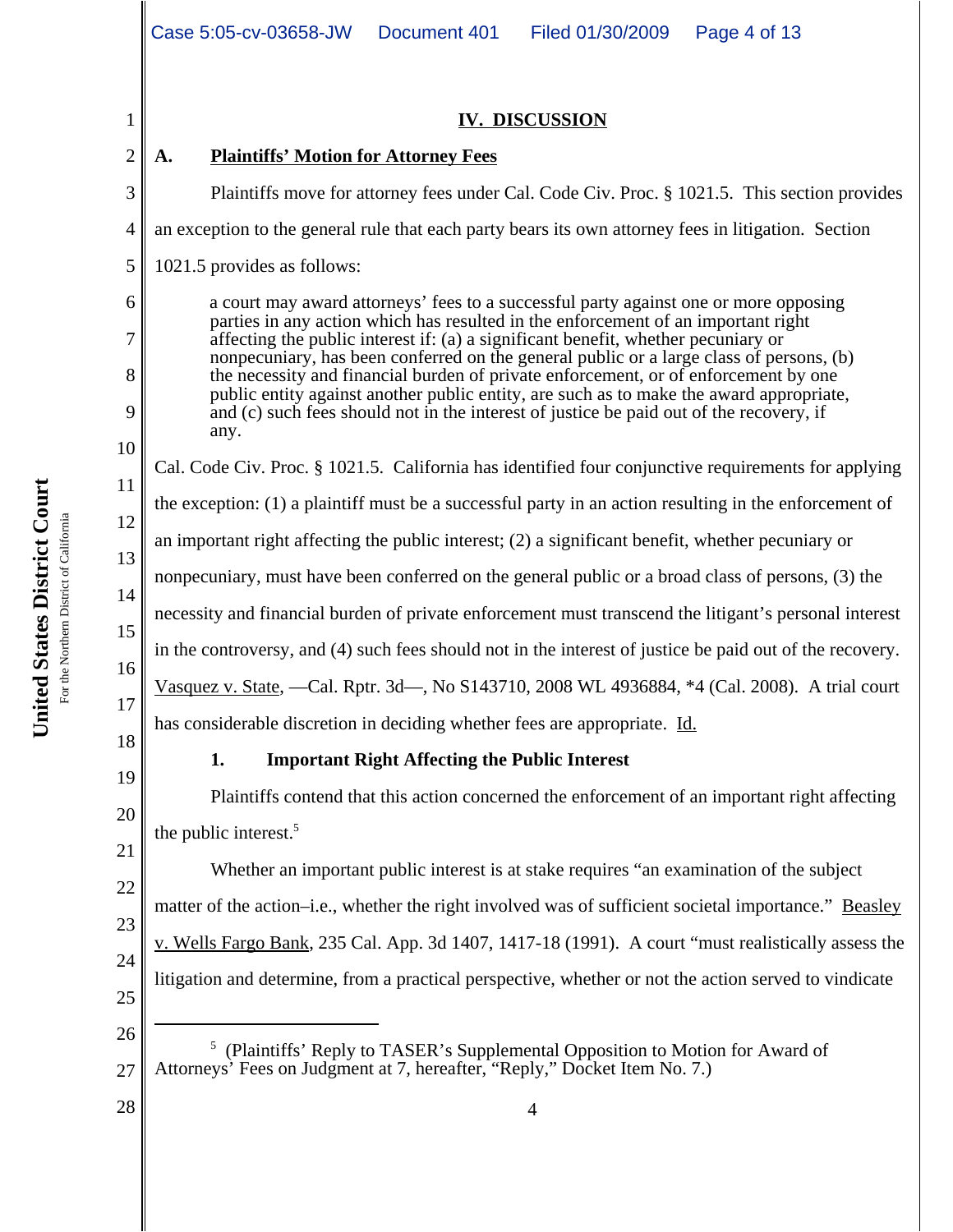1 2 an important right so as to justify an attorney fee award under a private attorney general theory." Woodland Hills Residents Assn., Inc. v. City Council, 23 Cal. 3d 917, 938 (Cal. 1979).

3 4 5 6 7 8 9 10 11 The use of Tasers by police departments has become increasingly widespread. Their growing prevalence as a law enforcement weapon makes the warnings given about their use an issue of significant societal importance. Thus, the issue of whether Defendant TASER owes a duty to warn police about the risks of cardiac arrest under certain circumstances concerns an important right affecting the public interest. Here, Plaintiffs directly affected a public interest because their lawsuit alleged that Defendant TASER breached a duty to warn police departments about certain risks associated with metabolic acidosis and prolonged exposure to electric shock from Tasers. Ultimately, Plaintiffs were successful in proving that Defendant TASER's negligent failure to warn Salinas police officers that prolonged application of electric current from Tasers increased the risk of

13 14 15 16 17 18 19 20 21 22 Defendant TASER disputes the societal importance of Plaintiffs' successful negligence claim on the ground that it does not vindicate any legislative or constitutional goal. (Opposition at 9-10.) However, a court does not determine whether an action concerns an important public interest by looking solely to whether it is grounded in statutory or constitutional rights. A court "must realistically assess the litigation and determine, from a practical perspective, whether or not the action served to vindicate an important right . . . ." Woodland Hills, 23 Cal. 3d at 938. There is no requirement under § 1021.5 that the vindicated right be statutory or constitutional. See Estrada v. FedEx Ground Package System, Inc., 154 Cal. App. 4th 1, 4 (2007). In addition, a plaintiff may recover attorney fees against private companies and public entities alike, as long as the requirements of § 1021.5 are satisfied. Press v. Lucky Stores, 34 Cal. 3d 311, 317-18 (Cal. 1983).

death from metabolic acidosis, in part, resulting in the unintended death of Robert C. Heston.

23 24 Accordingly, the Court finds that the subject matter of Plaintiffs' action sufficiently concerns an important right affecting the public interest.

- 25
- 26
- 27
- 

12

 $\begin{array}{c|c}\n 28 & \multicolumn{1}{c|}{5}\n \end{array}$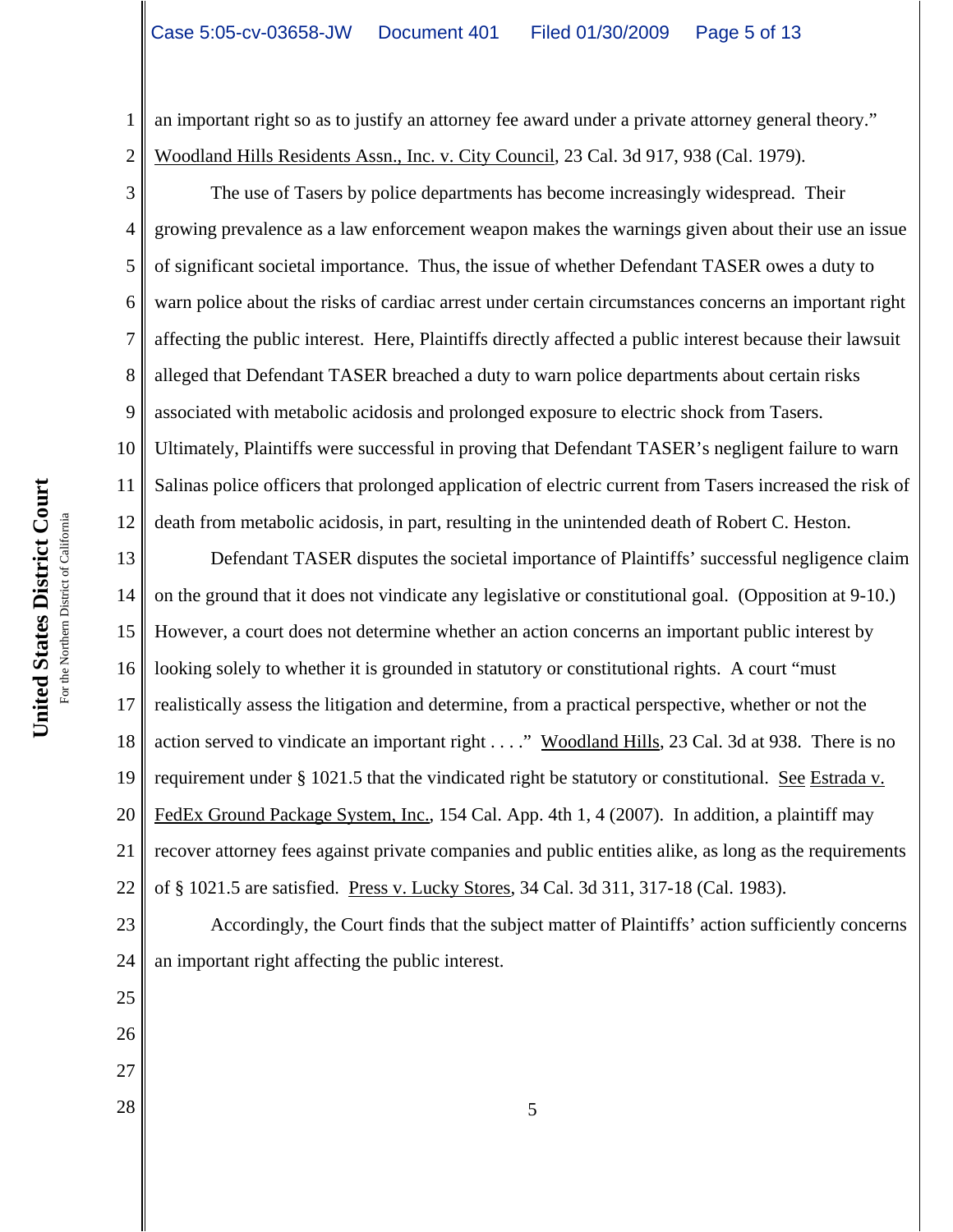1

2

3

4

5

#### **2. A Significant Benefit to the Public or a Large Class of Persons**

Plaintiffs contend that their successful verdict benefits the public in two significant ways. First, the verdict is causing police departments across the nation and the world to heed the risks of prolonged and repeated use of Taser electric current. Second, the verdict will eventually cause Defendant TASER to revise its training and warnings. (Motion at 7.)

6 7 8 9 10 11 12 13 14 The public derives a benefit any time "illegal private or public conduct is rectified." Woodlands, 23 Cal. 3d at 939. However, an of award attorney fees under § 1021.5 is appropriate only when the public benefit is *significant*–i.e., beyond the usual interest "in seeing that legal strictures are properly enforced." Id. Determining the significance of a public benefit requires "realistically assessing the gains that have resulted in the particular case." Flannery v. California Highway Patrol, 61 Cal. App. 4th 629, 635 (Cal. Ct. App. 1998). "The evidence of the size of the population benefitted by a private suit is not always required. The substantial benefit may be conceptual or doctrinal, and need not be actual and concrete, so long as the public is primarily benefitted." Planned Parenthood v. Aakhus, 14 Cal. App. 4th 162, 172 (Cal. Ct. App. 1993).

15 16 17 18 19 20 21 22 23 24 25 Here, as discussed at trial, Defendant TASER markets its products as an effective *non-lethal* tool for law enforcement. Indeed, Defendant TASER highlights the *non-lethal* nature of its Tasers when used under a variety of circumstances, including multiple or prolonged deployments. From the evidence in this case, the jury found that TASER's ECD is likely to be dangerous where "prolonged exposure to electric shock from the device potentially causes acidosis to a degree which poses a risk of cardiac arrest in a person against whom the device is deployed," and that Defendant TASER's failure to warn of such a risk "was a substantial factor in causing the officers to use the device in such a way." (See Jury Verdict, Docket Item No. 323.) In support of their motion, Plaintiffs provide evidence that, as a result of this verdict, law enforcement officials all over the world are re-considering and potentially reforming their usage and training policies for Tasers. For example, Plaintiffs provide excerpts from a special parliamentary report concerning the use of

- 26
- 27
- $\begin{array}{c|c}\n 28 & \rightarrow \end{array}$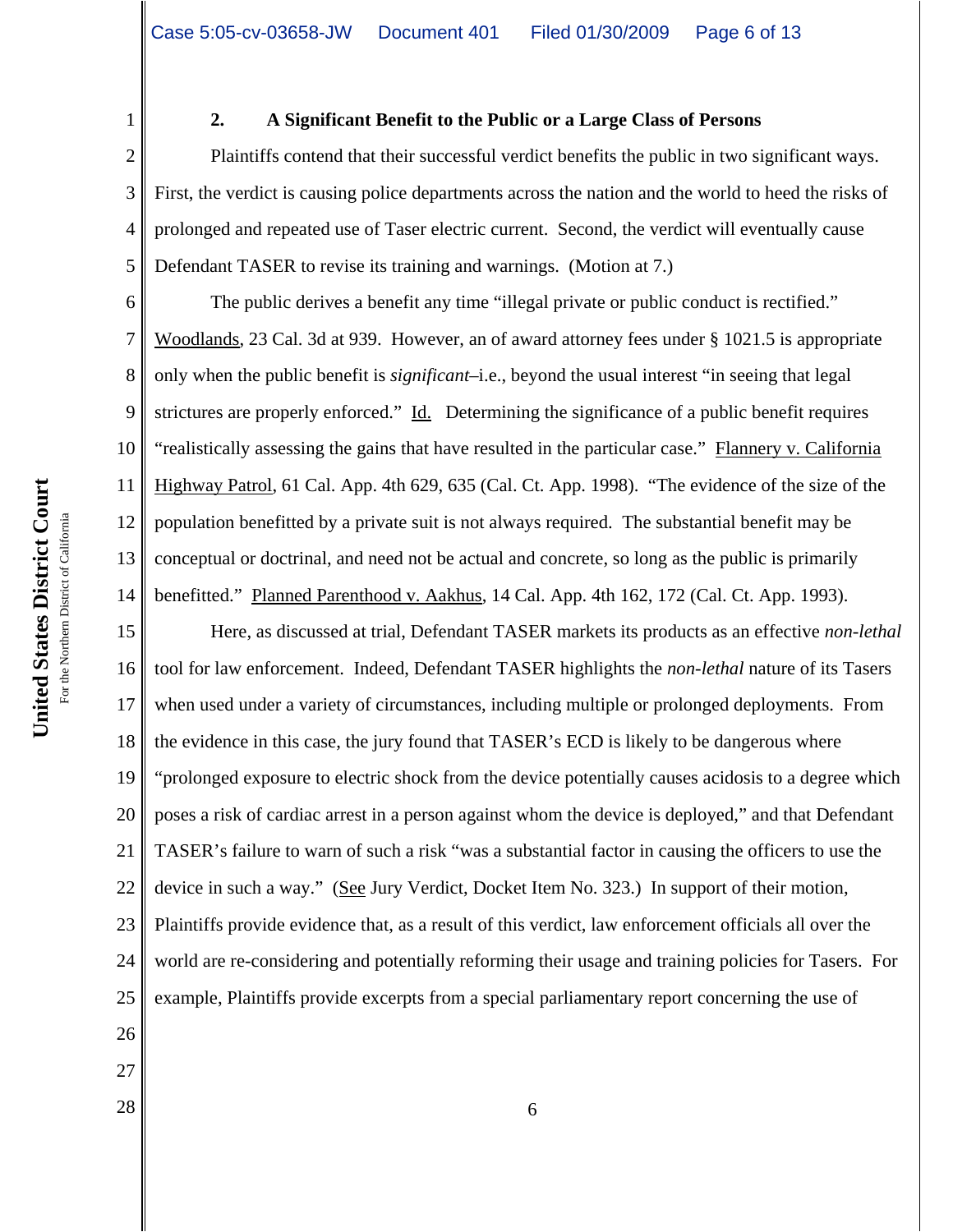1 2 Tasers by a local Australian police department. The report specifically discusses Plaintiffs' verdict, and offers the following recommendation:

The [New South Wales] Police Force [should] develop policies to inform police about the most appropriate way to manage a situation involving a person thought to be experiencing, or displaying characteristics associated with, excited delirium or psychosis. . . . [W]e feel that police should have strict guidance about when it is reasonable to apply multiple or prolonged charges.<sup>6</sup>

6 7 8 9 The notoriety of Plaintiffs' first-of-its-kind verdict, in some circumstances, has prompted a number of TASER customers and prospective customers to consider the risk of repeated and prolonged Taser electric charges on individuals in an excited or delirious state. (See, e.g., Leonardis Decl., Exs. M, N, O.)

10 11 12 13 14 15 16 17 18 19 20 21 22 Additionally, while Defendant TASER has yet to adopt a warning addressing the risks of metabolic acidosis, Plaintiffs insist that it will eventually address the risk of acidosis in its training policies and warnings. Defendant TASER contends that Plaintiffs have not caused any changes to its policies because it adopted warnings concerning prolonged exposure to TASER electrical charges before the initiation of Plaintiffs' suit. (Opposition at 13.) However, the warnings provided by Defendant TASER concern "strong muscle contractions that may impair breathing and respiration," and recommend avoiding prolonged or extensive multiple discharges "to minimize the potential for over-exertion of the subject or potential impairment of full ability to breathe over a protracted time period."<sup>7</sup> Such warnings do not address the obligation Defendant TASER owed Robert C. Heston to warn police about the risk of causing metabolic acidosis to the point of cardiac arrest.<sup>8</sup> Although Defendant TASER may choose not to alter its policies or warnings as a result of Plaintiffs' action,

25 <sup>7</sup> (Declaration of Patrick Smith in Support of Defendant TASER International, Inc.'s Opposition to Plaintiffs' Conditional Motion for Attorneys Fees, Ex. C, Docket Item No 383.)

28

3

4

<sup>23</sup> 24 <sup>6</sup> (Declaration of Sandy Leonardis in Support of Plaintiffs' Reply to TASER's Opposition to Motion for Award of Attorneys Fees on Judgment, Ex. O, hereafter, "Leonardis Decl.," Docket Item No. 397.)

<sup>26</sup> 27 <sup>8</sup> The Court also notes that TASER's current warnings do not address metabolic acidosis. (Leonardis Decl., Ex. L.)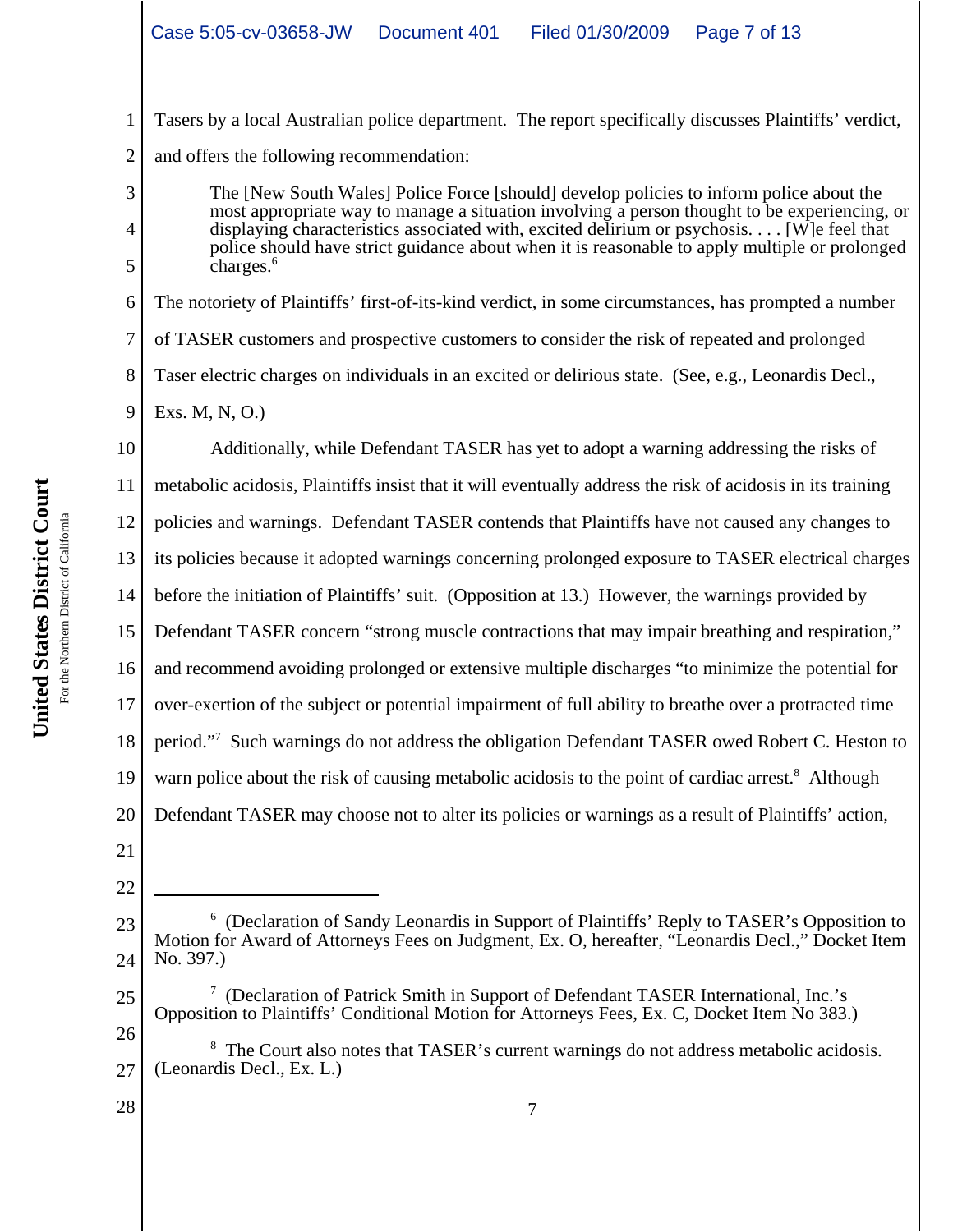1 2 the specter that further liability could result from such inaction remains a conceptual benefit to the public.<sup>9</sup>

Accordingly, the Court finds that a significant benefit has been conferred on the public.

## **3. The Financial Burden of Private Enforcement**

5 6 Plaintiffs contend that the private burden of this litigation transcends their personal interest because significant compensatory damages were not feasible and the availability of punitive damages was uncertain. (Motion at 6.)

8 9 10 11 12 13 14 15 16 17 18 19 20 When the primary effect of a lawsuit "was to advance or vindicate a plaintiff's personal economic interests, an award of fees under § 1021.5 is improper." Flannery, 61 Cal. App. 4th at 635 (Cal. Ct. App. 1998) (citing Press, 34 Cal. 3d at 319-20). "Section 1021.5 was not designed as a method for rewarding litigants motivated by their own pecuniary interests who only coincidentally protect the public interest." Beach Colony II v. Cal. Coastal Com., 166 Cal. App. 3d 106, 114 (Cal. Ct. App. 1985). Since the purpose of § 1021.5 is to encourage public interest lawsuits that offer private litigants little personal incentive, a court must assess a plaintiff's individual stake by considering the expected value of the litigation at the time they decided to bring suit. Los Angeles Police Protective League v. City of Los Angeles, 188 Cal. App. 3d 1, 9 (Cal Ct. App. 1986). This expected value determination is not measured by the amount of recovery that was sought or that was actually obtained. Instead, it is based on the plaintiff's actual recovery discounted by the reasonable probability of succeeding at the time the suit was filed. Id. Then, the court must compare the expected value to the actual costs. Id.

21 22 23 24 This case resulted in, for the first time, a successful verdict by a jury against Defendant TASER for negligence which caused a death. Thus, at the time that Plaintiffs decided to bring this suit, there was a significant possibility that Plaintiffs would recover nothing. The expected value of the litigation is further mitigated by Plaintiffs' and their counsel's recognition that Robert C. Heston

25

For the Northern District of California For the Northern District of California 3

4

7

**United States District Court**

United States District Court

<sup>26</sup> 27 <sup>9</sup> The Court will not speculate as to the existence or scope of any collateral estoppel in future actions arising out of the Judgment of this action.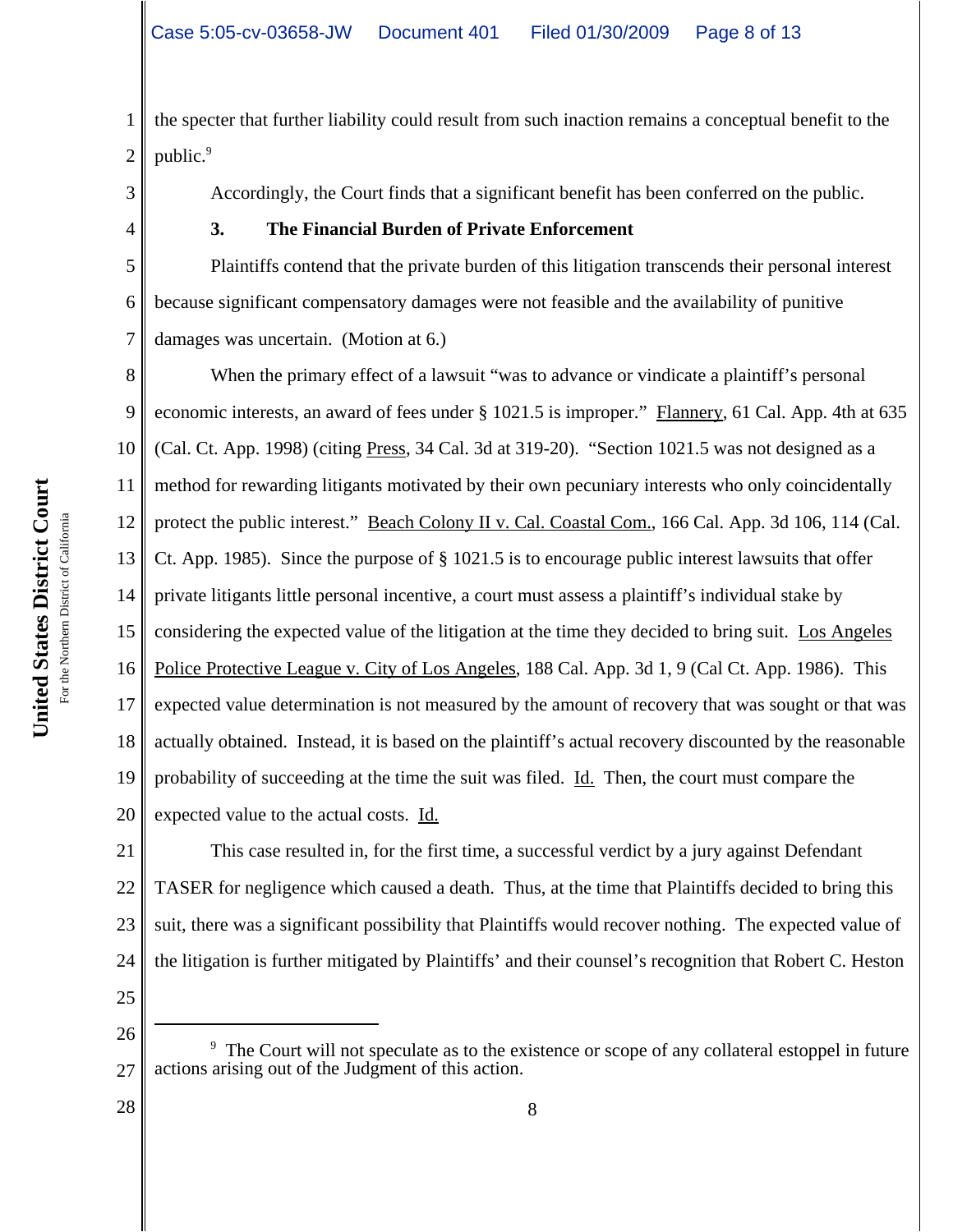1 2 3 4 5 had contributed to his own death through a history of drug abuse and use of methamphetamine at the time of his death. The possibility of punitive damages at the initiation of this suit was also highly uncertain because, as discussed in the Court's October 24 Order, Heston's Estate would have to establish "conscious disregard" by Defendant TASER. (October 24 Order at 11.) In addition, punitive damages are not available in a wrongful death action. (October 24 Order 13.)

6 7 8 9 Plaintiffs' actual total recovery was \$153,150. Plaintiffs' counsel submitted a lodestar of  $$1,423,127.50<sup>10</sup>$  Thus, Plaintiffs' actual recovery is significantly less than the cost of the litigation even if it is not discounted to reflect the substantial risk of non-recovery incurred by Plaintiffs and their counsel.

10 11 12 13 14 15 16 17 Defendant TASER points out that a court can look to the recovery sought to determine a plaintiff's personal stake where doing otherwise would allow attorney fees to become a form of insurance to plaintiffs who significantly overestimate the value of their case. Satrap v. Pacific Gas & Elec. Co., 42 Cal. App. 4th 72, 79 (1996). The Court finds that this case does not reflect the kind of circumstances described in Satrap. Due to the novelty of Plaintiffs' negligence theory and the likelihood that any recovery would be diminished by Robert C. Heston's contribution to his own death, Plaintiffs were faced with the substantial risk of recovering very little or nothing at all. As such, Plaintiffs' actual recovery is the best measure of the action's expected value.

18 19 Accordingly, the Court finds that the financial burden of Plaintiffs' action transcends their personal interest in the outcome.

20

23

24

#### **4. The Interest of Justice**

21 22 Plaintiffs contend that due to the inequity between their recovery and the costs of this action, an award of attorney fees avoids injustice. (Motion at 6.)

United States District Court **United States District Court** For the Northern District of California For the Northern District of California

<sup>25</sup> 26 27  $10$  (Plaintiffs' Supplemental Memorandum Re: Awarding Attorneys Fees on Judgment Against Defendant TASER and Denying Costs to Salinas Defendants at 8, hereafter, "Supplemental Memo," Docket Item No. 389.) The Court does not include the \$182,308.42 for "Litigation" Expenses" in its consideration of attorney fees.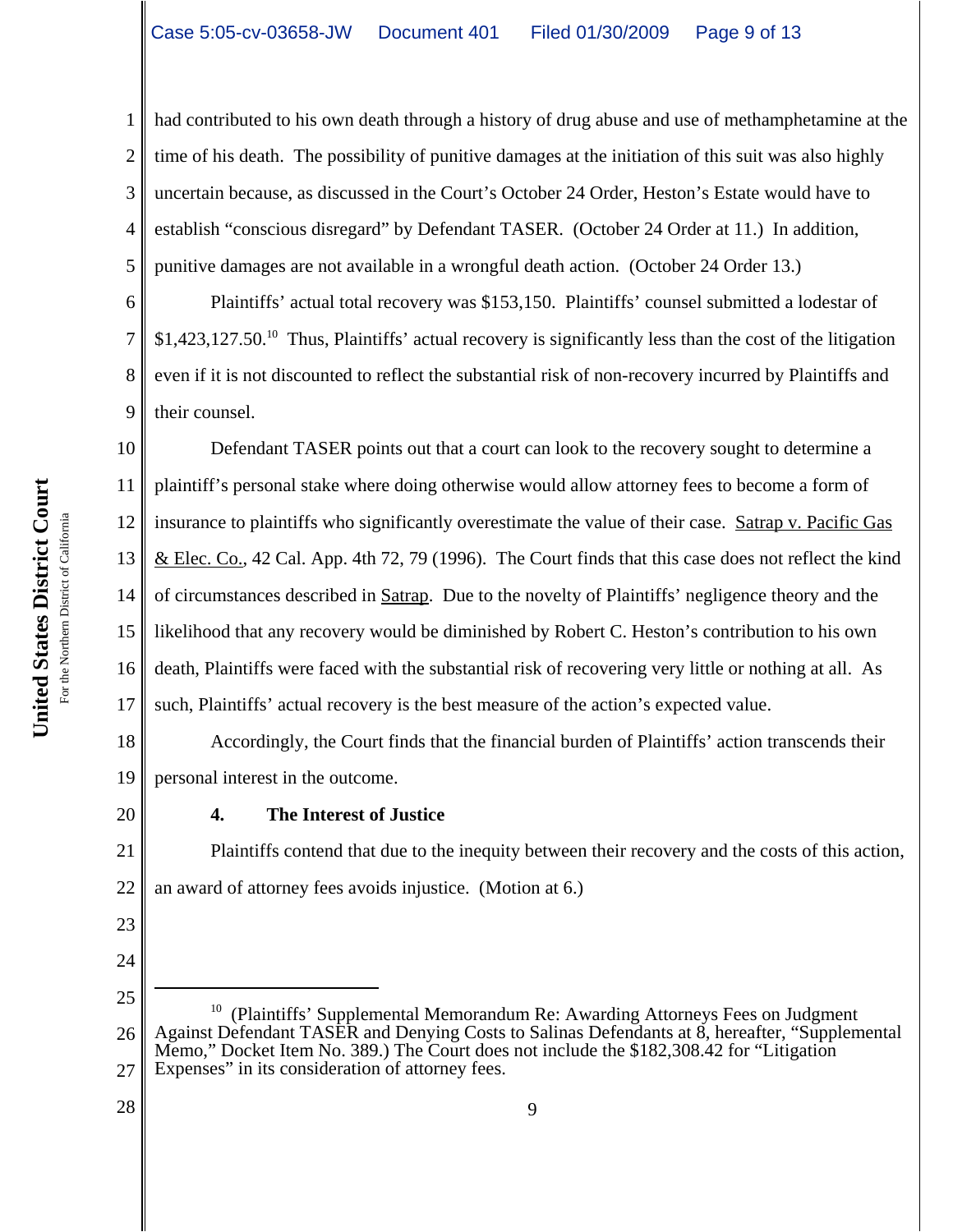2 3 4 5 6 7 8 9 Despite a significant benefit to the public, Plaintiffs are faced with the prospect of paying their attorneys out of a relatively minor recovery. The non-fee litigation expenses of Plaintiffs' counsel alone exceeds the recovery.<sup>11</sup> Further, Plaintiffs' attorneys vigorously litigated this case on a contingency-fee basis and, without the benefit of recovering fees from the losing party, stand to be paid significantly less than the reasonable value of conducting this action.12 Thus, the Court finds that it would be contrary to the interest of justice to require Plaintiffs to be solely responsible for litigation that has inured a significant benefit to the public. Further, it would be contrary to the interest of justice for Plaintiffs' counsel, in a case like this, to receive a fee drastically less than the reasonable valuable of their services.

10 11 Accordingly, in the interest of justice, Plaintiffs' attorney fees will not be limited to an amount based on the recovery.

12 13 14 In sum, the Court finds the Vasquez factors support the grant of fees in this case and GRANTS Plaintiffs' Motion for Fees. The Court proceeds to consider whether the lodestar should be adjusted due to the nature and result of this case.

15

1

#### **5. Enhancement of Attorneys Fees**

16 17 18 Plaintiffs contend that the Court should multiply its lodestar by two based on the difficulty and novelty of the questions involved and the skill displayed by the attorneys. (Supplemental Motion at 9.)

19 20 21 22 23 A court may adjust a lodestar to reflect a higher amount in an effort to "fix a fee at the fair market value for the particular action." Ketchum v. Moses, 24 Cal. 4th 1122, 1132 (Cal. 2001). The factors a court should consider include the following: "(1) the novelty and difficulty of the questions involved, (2) the skill displayed in presenting them, (3) the extent to which the nature of the litigation precluded other employment by the attorneys, and (4) the contingent nature of the fee

24

<sup>&</sup>lt;sup>11</sup> (Declaration of John Burton in Support of Plaintiffs' Request for Attorneys' Fees  $\P$  19, hereafter, "Burton Decl.," Docket Item No. 388.)

<sup>26</sup> 27 <sup>12</sup> (Declaration of Peter Williamson in Support of Plaintiffs' Request for Attorneys Fees  $\P$ 13-14, Docket Item No. 387.)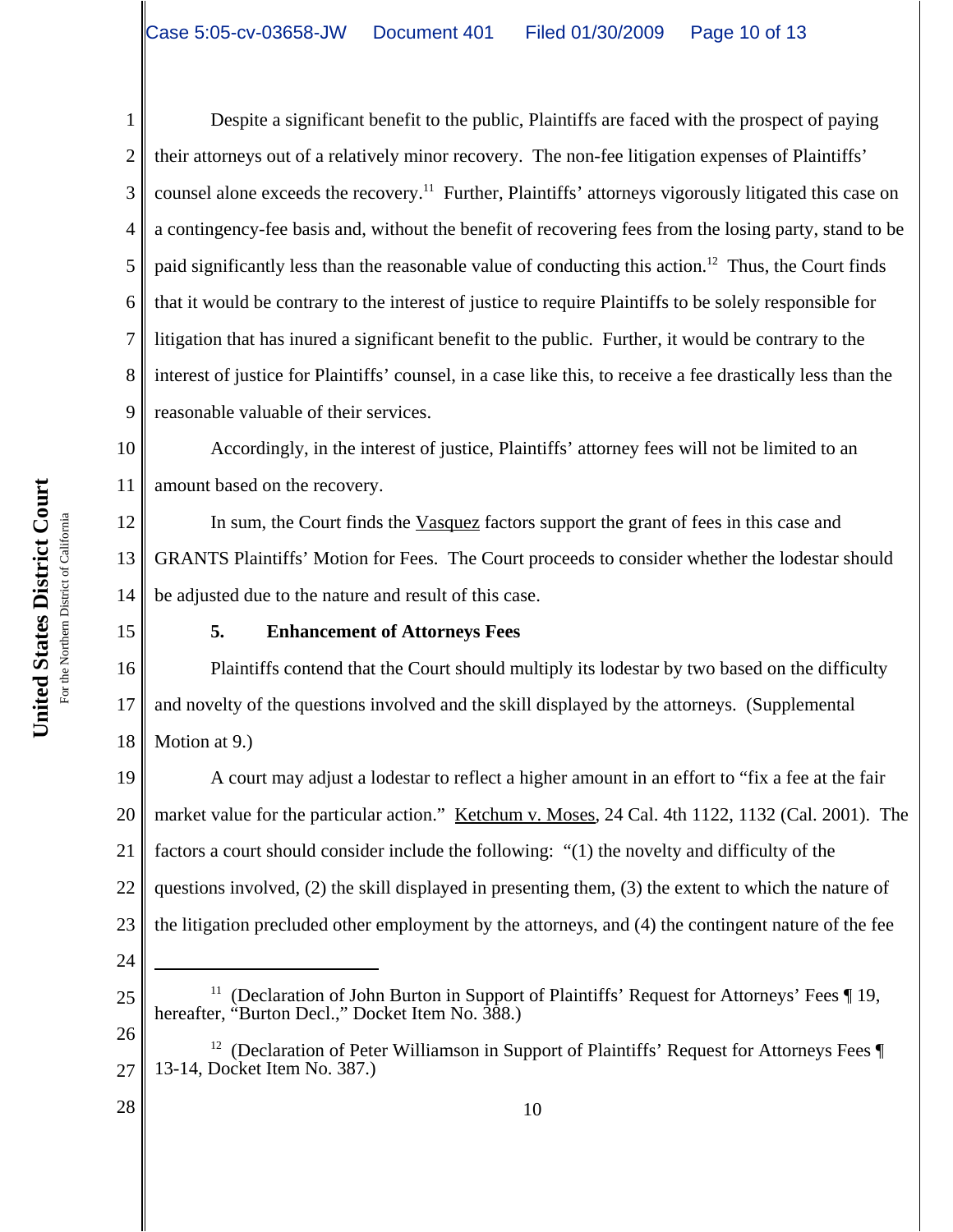1 2 3 4 award." The purpose of a fee enhancement "is primarily to compensate the attorney for the prevailing party at a rate reflecting the risk of nonpayment in contingency cases as a class. To the extent a trial court is concerned that a particular award is excessive, it has broad discretion to adjust the fee downward or deny an unreasonable fee altogether." Id.

5 6 7 8 9 10 In this case, the Court declines to apply a multiplier. The difficulty of the case and the skill of Plaintiffs' counsel are reflected in the proposed lodestar through the large expenses and hourly rates. Although Plaintiffs' counsel worked on contingent-fee basis, the Court finds that awarding the full amount of an appropriate lodestar is adequate to compensate Plaintiffs' counsel for the contingent risk they incurred in representing Plaintiffs in this action. In addition, Plaintiffs were not the prevailing parties on their claims against the other Defendants.

12 Accordingly, the Court finds that application of an upward multiplier is inappropriate in this case.

#### **B. Salinas' Motion for Costs**

14 15 16 17 18 19 20 21 22 23 24 25 26 Defendant Salinas moves for an award of costs from Plaintiffs under Fed. R. Civ. P. 54(d)(1). Federal Rule of Civil Procedure 54(d)(1) provides that "costs other than attorneys' fees shall be allowed as of course to the prevailing party unless the court otherwise directs." Thus, Rule 54(d) creates a presumption in favor of awarding costs to prevailing parties, and "it is incumbent upon the losing party to demonstrate why the costs should not be awarded." Stanley v. University of Southern California, 178 F.3d 1069, 1079 (9th Cir. 1999). Whether to relieve the losing party of the presumption is within the discretion of the trial court. Assoc. of Mexican-American Educators v. California, 231 F.3d 572, 592 (9th Cir. 2000). However, a court must specify its reasons for refusing to award costs. Id. This requirement is "in essence, a requirement that the court explain why a case is not 'ordinary' and why, in the circumstances, it would be inappropriate and inequitable to award costs." Id. at 593. In addressing whether costs are appropriate, courts should also consider "the chilling effect of imposing such high costs on future civil rights litigation." Stanley, 178 F.3d at 1079.

- 27
- $\begin{array}{c|c|c|c|c} \hline 28 & 11 \end{array}$

11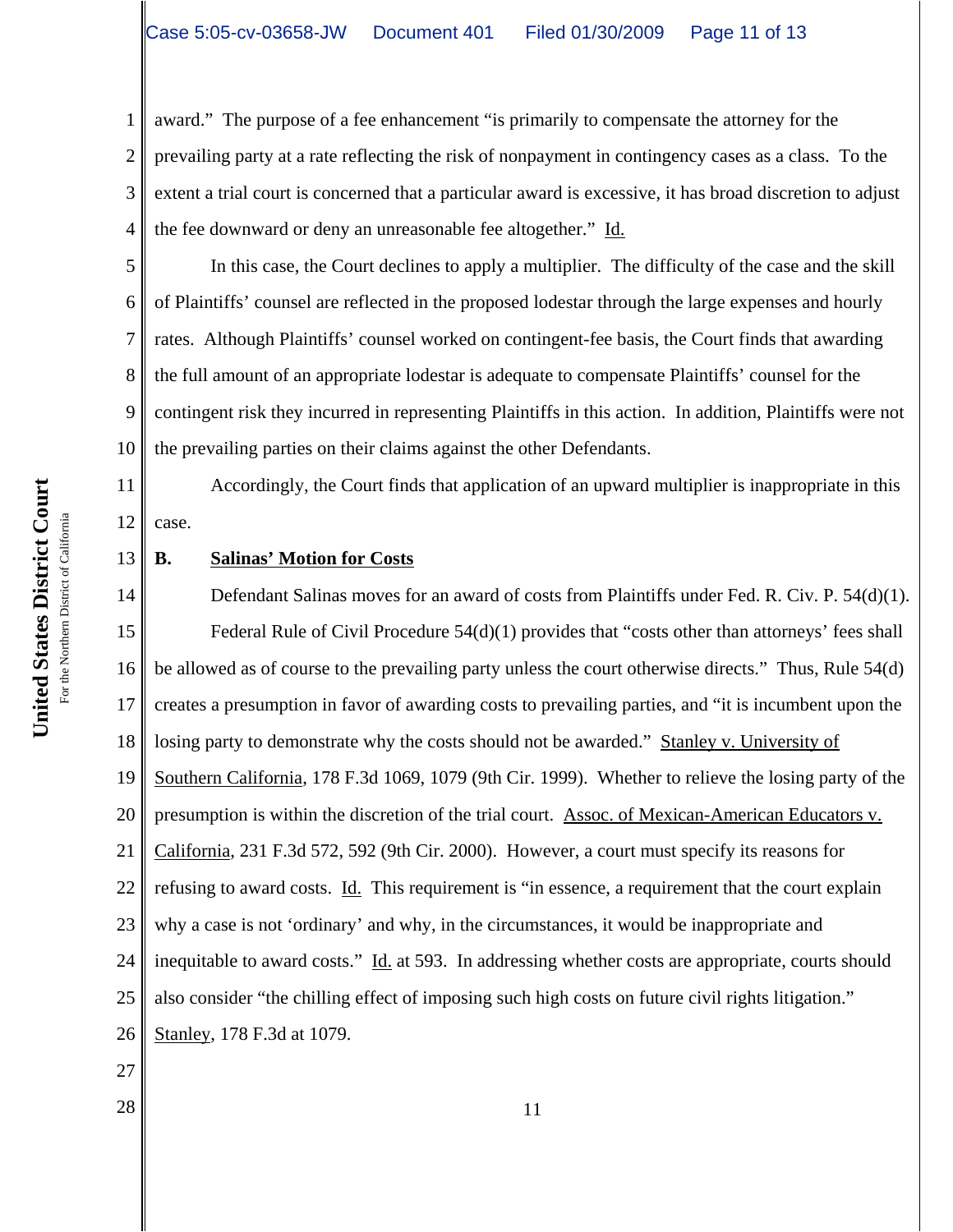United States District Court **United States District Court** For the Northern District of California For the Northern District of California 9

13

15

16

17

18

19

20

21

22

23

24

25

26

27

1 2 3 4 5 6 7 8 This is an extraordinary case. Although Plaintiffs' civil rights claim against Salinas was unsuccessful, it was part-and-parcel of an action that has provided a significant benefit to the public. With respect to the potential chilling effect of imposing costs, requiring Plaintiffs to pay Defendant Salinas' costs would be contrary to the goal under § 1021.5 of incentivizing private litigants to bring actions that provide significant public benefit but offer little personal reward. Here, Plaintiffs brought their civil rights claim in good faith, and it concerned issues that were important, complex and novel. Awarding costs in such a case substantially risks chilling future civil rights litigation. Accordingly, the Court DENIES Defendant Salinas' Motion for Costs.

### **V. CONCLUSION**

10 11 12 The Court GRANTS Plaintiffs' Motion for Attorney Fees and awards to Plaintiffs from Defendant TASER the amount of \$1,423,127. The Court DENIES Defendant Salinas' Motion for Costs. Judgment shall be entered accordingly.

14 Dated: January 30, 2009

James Wase JAMÉS WARE United States District Judge